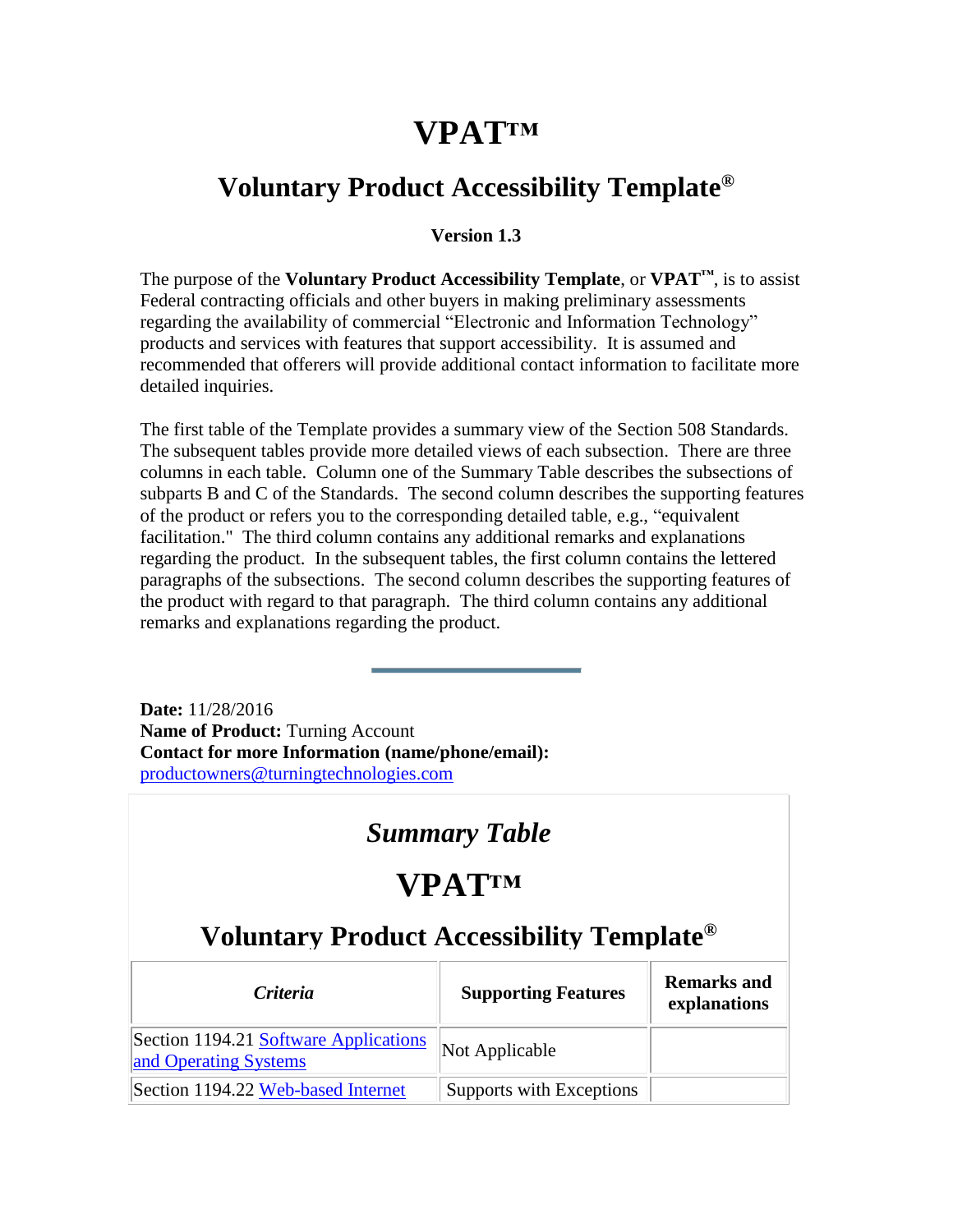| <b>Information and Applications</b>                              |                 |
|------------------------------------------------------------------|-----------------|
| Section 1194.23 Telecommunications<br><b>Products</b>            | Not Applicable  |
| Section 1194.24 Video and Multi-media<br><b>Products</b>         | Not Applicable  |
| Section 1194.25 Self-Contained, Closed<br><b>Products</b>        | Not Applicable  |
| Section 1194.26 Desktop and Portable<br>Computers                | Not Applicable  |
| Section 1194.31 Functional<br><b>Performance Criteria</b>        | <b>Supports</b> |
| Section 1194.41 Information,<br><b>Documentation and Support</b> | <b>Supports</b> |

### *Section 1194.21 Software Applications and Operating Systems – Detail*

## **VPAT™**

| <i>Criteria</i>                                                                                                                                                                                                                                                                                                                                                 | <b>Supporting Features</b> | Remarks and<br>explanations |
|-----------------------------------------------------------------------------------------------------------------------------------------------------------------------------------------------------------------------------------------------------------------------------------------------------------------------------------------------------------------|----------------------------|-----------------------------|
| $(a)$ When software is designed to run on<br>a system that has a keyboard, product<br>functions shall be executable from a<br>keyboard where the function itself or<br>the result of performing a function can<br>be discerned textually.                                                                                                                       | Not Applicable             |                             |
| $(6)$ Applications shall not disrupt or<br>disable activated features of other<br>products that are identified as<br>accessibility features, where those<br>features are developed and documented<br>according to industry standards.<br>Applications also shall not disrupt or<br>disable activated features of any<br>operating system that are identified as | Not Applicable             |                             |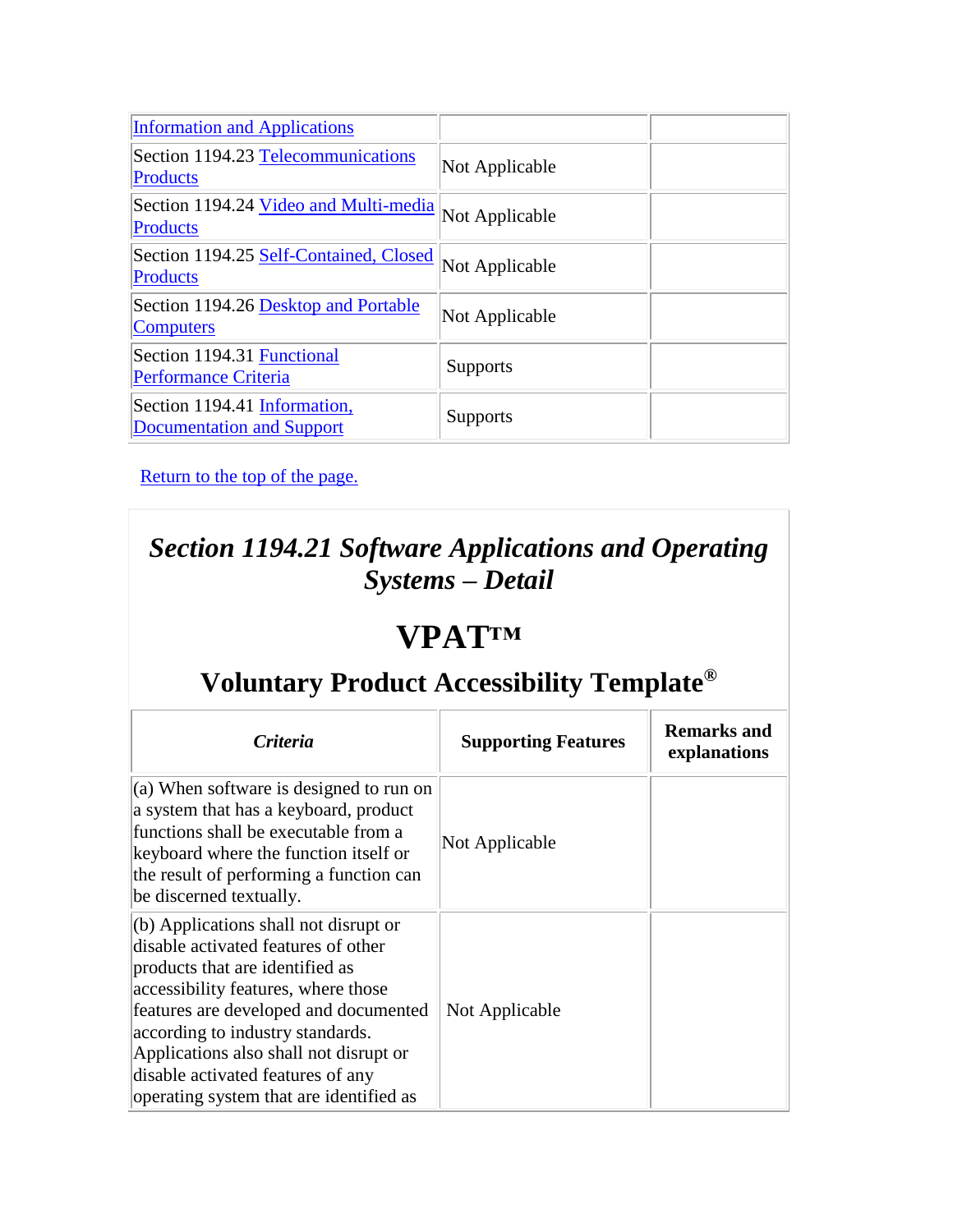| accessibility features where the<br>application programming interface for<br>those accessibility features has been<br>documented by the manufacturer of the<br>operating system and is available to the<br>product developer.                                                                        |                |  |
|------------------------------------------------------------------------------------------------------------------------------------------------------------------------------------------------------------------------------------------------------------------------------------------------------|----------------|--|
| (c) A well-defined on-screen indication<br>of the current focus shall be provided<br>that moves among interactive interface<br>elements as the input focus changes.<br>The focus shall be programmatically<br>exposed so that Assistive Technology<br>can track focus and focus changes.             | Not Applicable |  |
| (d) Sufficient information about a user<br>interface element including the identity,<br>operation and state of the element shall<br>be available to Assistive Technology.<br>When an image represents a program<br>element, the information conveyed by<br>the image must also be available in text. | Not Applicable |  |
| (e) When bitmap images are used to<br>identify controls, status indicators, or<br>other programmatic elements, the<br>meaning assigned to those images shall<br>be consistent throughout an<br>application's performance.                                                                            | Not Applicable |  |
| (f) Textual information shall be<br>provided through operating system<br>functions for displaying text. The<br>minimum information that shall be<br>made available is text content, text<br>input caret location, and text attributes.                                                               | Not Applicable |  |
| $(g)$ Applications shall not override user<br>selected contrast and color selections<br>and other individual display attributes.                                                                                                                                                                     | Not Applicable |  |
| (h) When animation is displayed, the<br>information shall be displayable in at<br>least one non-animated presentation<br>mode at the option of the user.                                                                                                                                             | Not Applicable |  |
| (i) Color coding shall not be used as the<br>only means of conveying information,<br>indicating an action, prompting a<br>response, or distinguishing a visual<br>element.                                                                                                                           | Not Applicable |  |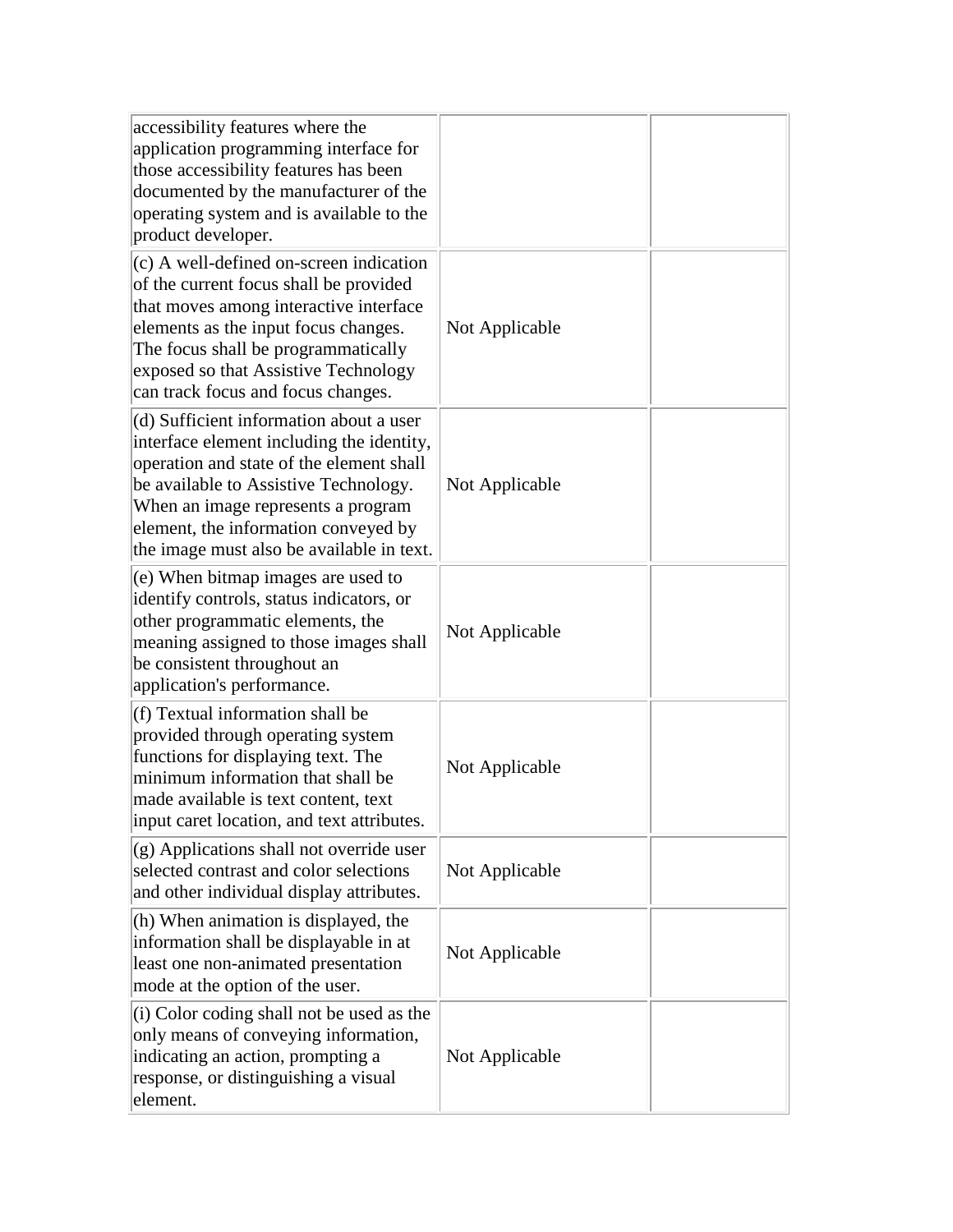| $(i)$ When a product permits a user to<br>adjust color and contrast settings, a<br>variety of color selections capable of<br>producing a range of contrast levels<br>shall be provided.                                                                            | Not Applicable |  |
|--------------------------------------------------------------------------------------------------------------------------------------------------------------------------------------------------------------------------------------------------------------------|----------------|--|
| $(k)$ Software shall not use flashing or<br>blinking text, objects, or other elements<br>having a flash or blink frequency<br>greater than 2 Hz and lower than 55 Hz.                                                                                              | Not Applicable |  |
| $(1)$ When electronic forms are used, the<br>form shall allow people using Assistive<br>Technology to access the information,<br>field elements, and functionality<br>required for completion and submission<br>of the form, including all directions and<br>cues. | Not Applicable |  |

*Section 1194.22 Web-based Internet information and* 

### *applications – Detail*

# **VPAT™**

| <i>Criteria</i>                                                                                                                                             | <b>Supporting Features</b> | <b>Remarks and</b><br>explanations |
|-------------------------------------------------------------------------------------------------------------------------------------------------------------|----------------------------|------------------------------------|
| $(a)$ A text equivalent for every non-text<br>element shall be provided (e.g., via<br>"alt", "longdesc", or in element<br>content).                         | Supports                   |                                    |
| $(6)$ Equivalent alternatives for any<br>multimedia presentation shall be<br>synchronized with the presentation.                                            | Not Applicable             |                                    |
| $(c)$ Web pages shall be designed so that<br>all information conveyed with color is<br>also available without color, for<br>example from context or markup. | <b>Supports</b>            |                                    |
| $(d)$ Documents shall be organized so                                                                                                                       | Supports                   |                                    |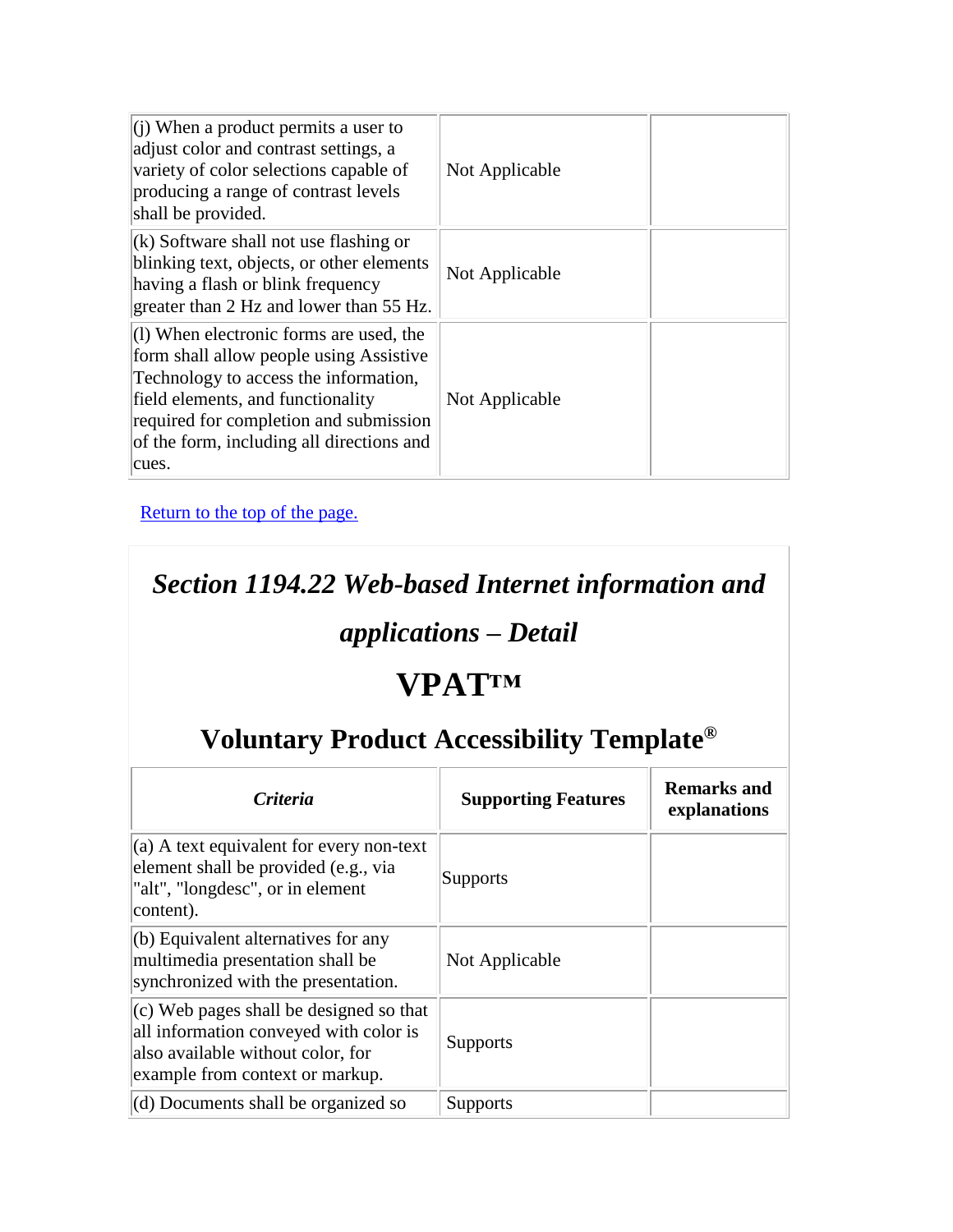| they are readable without requiring an<br>associated style sheet.                                                                                                                                                                                                                                                        |                          |                                                                                                                       |
|--------------------------------------------------------------------------------------------------------------------------------------------------------------------------------------------------------------------------------------------------------------------------------------------------------------------------|--------------------------|-----------------------------------------------------------------------------------------------------------------------|
| (e) Redundant text links shall be<br>provided for each active region of a<br>server-side image map.                                                                                                                                                                                                                      | Not Applicable           |                                                                                                                       |
| (f) Client-side image maps shall be<br>provided instead of server-side image<br>maps except where the regions cannot<br>be defined with an available geometric<br>shape.                                                                                                                                                 | Not Applicable           |                                                                                                                       |
| $(g)$ Row and column headers shall be<br>identified for data tables.                                                                                                                                                                                                                                                     | Not Applicable           |                                                                                                                       |
| (h) Markup shall be used to associate<br>data cells and header cells for data<br>tables that have two or more logical<br>levels of row or column headers.                                                                                                                                                                | Not Applicable           |                                                                                                                       |
| (i) Frames shall be titled with text that<br>facilitates frame identification and<br>navigation                                                                                                                                                                                                                          | Not Applicable           | Frames are not<br>used within<br>Turning<br>Account.                                                                  |
| (j) Pages shall be designed to avoid<br>causing the screen to flicker with a<br>frequency greater than 2 Hz and lower<br>than 55 Hz.                                                                                                                                                                                     | Supports                 | Animation is not<br>used in Turning<br>Account.                                                                       |
| $(k)$ A text-only page, with equivalent<br>information or functionality, shall be<br>provided to make a web site comply<br>with the provisions of this part, when<br>compliance cannot be accomplished in<br>any other way. The content of the text-<br>only page shall be updated whenever<br>the primary page changes. | Not Applicable           |                                                                                                                       |
| $(1)$ When pages utilize scripting<br>languages to display content, or to<br>create interface elements, the<br>information provided by the script shall<br>be identified with functional text that<br>can be read by Assistive Technology.                                                                               | Supports with Exceptions | Most elements<br>within Turning<br>Account have<br>functional text<br>that can be read<br>by Assistive<br>Technology. |
| $(m)$ When a web page requires that an<br>applet, plug-in or other application be<br>present on the client system to interpret<br>page content, the page must provide a                                                                                                                                                  | Not Applicable           | Plug-in is not<br>required to used<br><b>Turning Account</b>                                                          |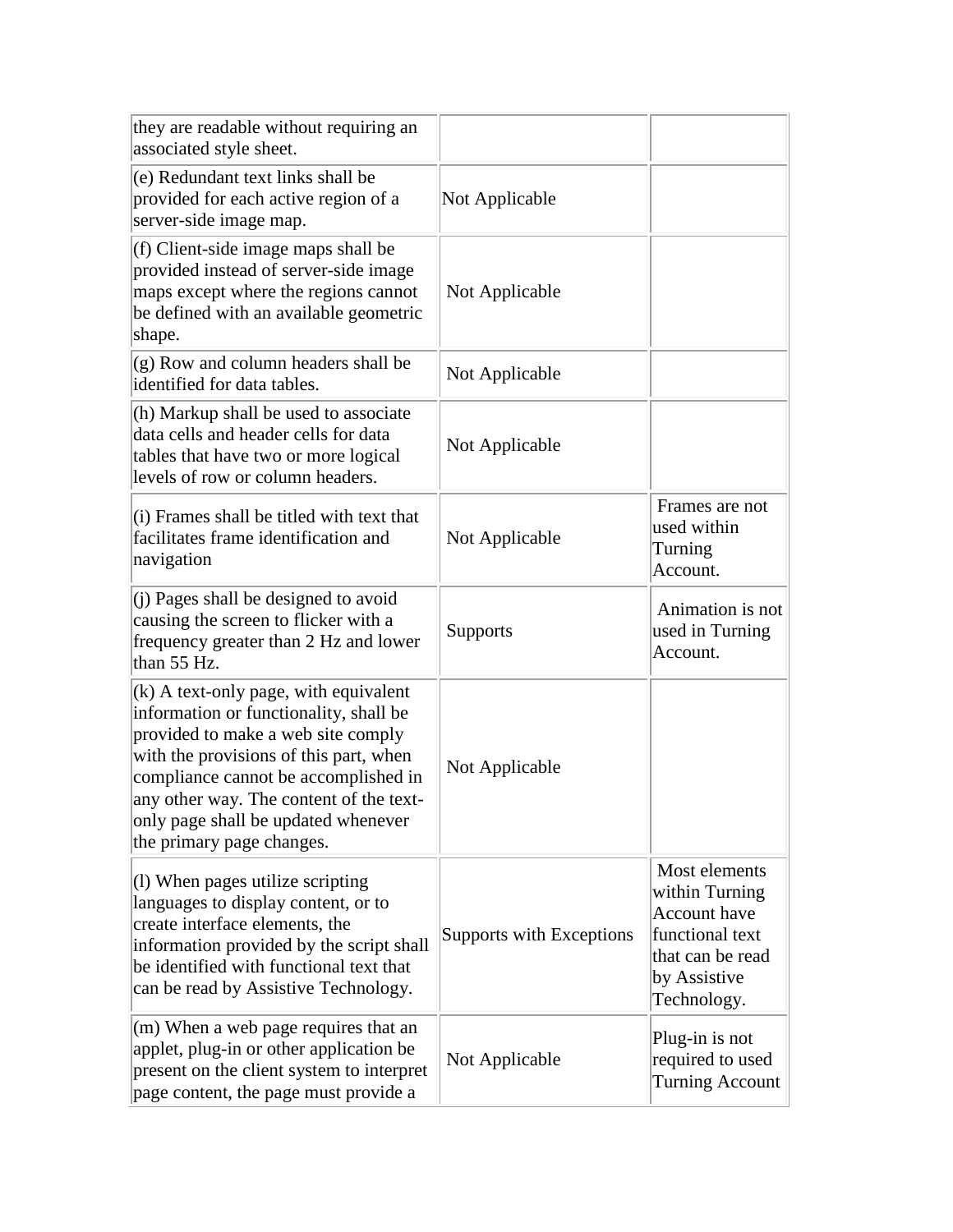| link to a plug-in or applet that complies<br>with $§1194.21(a)$ through (1).                                                                                                                                                                                                                      |                  |                                                   |
|---------------------------------------------------------------------------------------------------------------------------------------------------------------------------------------------------------------------------------------------------------------------------------------------------|------------------|---------------------------------------------------|
| $(n)$ When electronic forms are designed<br>to be completed on-line, the form shall<br>allow people using Assistive<br>Technology to access the information,<br>field elements, and functionality<br>required for completion and submission<br>of the form, including all directions and<br>cues. | Supports         |                                                   |
| $(0)$ A method shall be provided that<br>permits users to skip repetitive<br>navigation links.                                                                                                                                                                                                    | Does not Support |                                                   |
| $($ p) When a timed response is required,<br>the user shall be alerted and given<br>sufficient time to indicate more time is<br>required.                                                                                                                                                         | Not Applicable   | No timed<br>responses with<br>Turning<br>Account. |

Note to 1194.22: The Board interprets paragraphs (a) through (k) of this section as consistent with the following priority 1 Checkpoints of the Web Content Accessibility Guidelines 1.0 (WCAG 1.0) (May 5 1999) published by the Web Accessibility Initiative of the World Wide Web Consortium: Paragraph (a) - 1.1, (b) - 1.4, (c) - 2.1, (d) - 6.1, (e)  $-1.2$ , (f)  $-9.1$ , (g)  $-5.1$ , (h)  $-5.2$ , (i)  $-12.1$ , (j)  $-7.1$ , (k)  $-11.4$ .

[Return to the top of the page.](#page-0-0)

#### *Section 1194.23 Telecommunications Products –*

#### *Detail*

## **VPAT™**

| <i>Criteria</i>                                                                                                                                                                                      | <b>Supporting Features</b> | <b>Remarks and</b><br>explanations |
|------------------------------------------------------------------------------------------------------------------------------------------------------------------------------------------------------|----------------------------|------------------------------------|
| $\alpha$ ) Telecommunications products or<br>systems which provide a function<br>allowing voice communication and<br>which do not themselves provide a TTY<br>functionality shall provide a standard | Not Applicable             |                                    |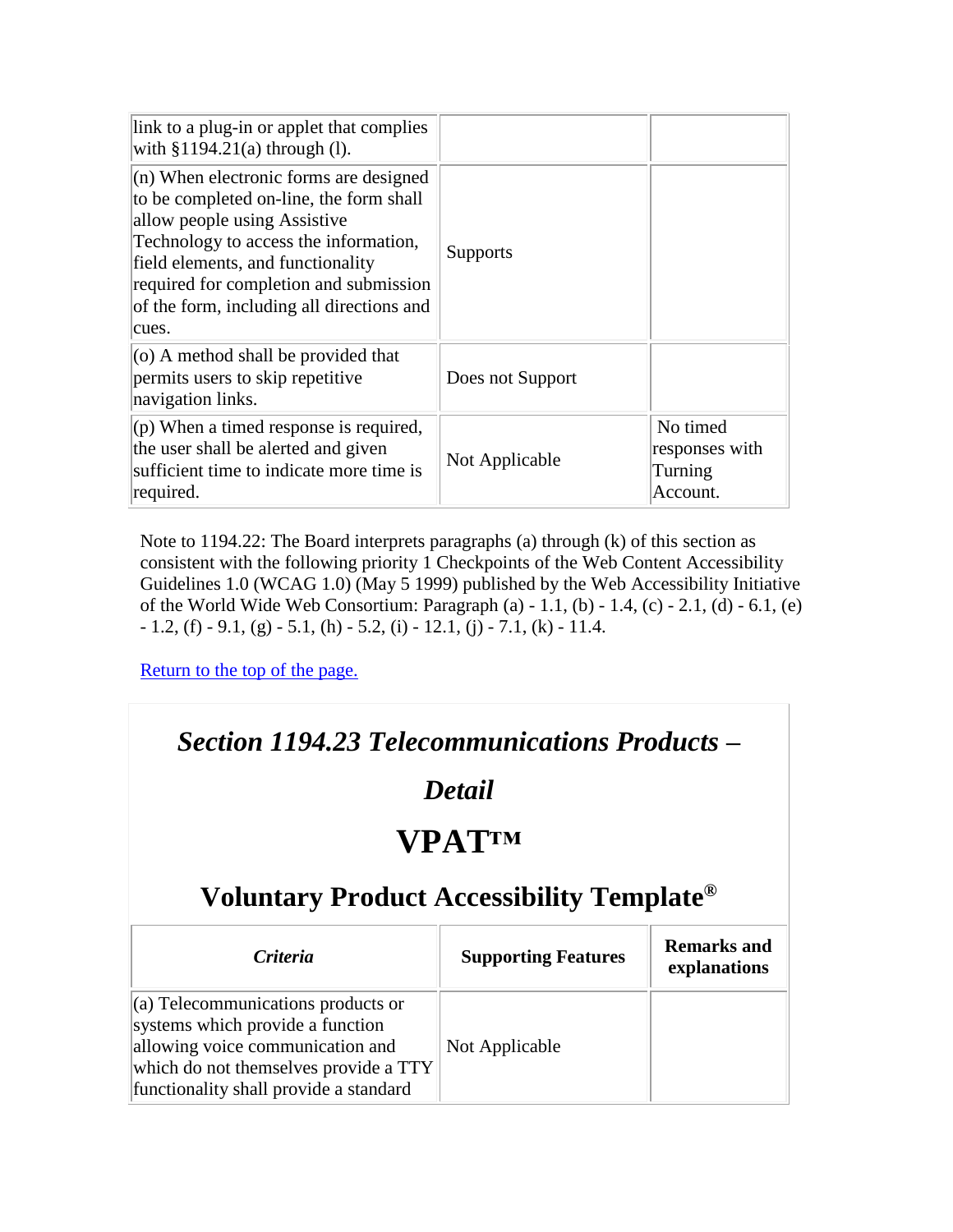| non-acoustic connection point for<br>TTYs. Microphones shall be capable of<br>being turned on and off to allow the<br>user to intermix speech with TTY use.                                                                                                                                                                                 |                |  |
|---------------------------------------------------------------------------------------------------------------------------------------------------------------------------------------------------------------------------------------------------------------------------------------------------------------------------------------------|----------------|--|
| (b) Telecommunications products<br>which include voice communication<br>functionality shall support all<br>commonly used cross-manufacturer<br>non-proprietary standard TTY signal<br>protocols.                                                                                                                                            | Not Applicable |  |
| (c) Voice mail, auto-attendant, and<br>interactive voice response<br>telecommunications systems shall be<br>usable by TTY users with their TTYs.                                                                                                                                                                                            | Not Applicable |  |
| (d) Voice mail, messaging, auto-<br>attendant, and interactive voice<br>response telecommunications systems<br>that require a response from a user<br>within a time interval, shall give an<br>alert when the time interval is about to<br>run out, and shall provide sufficient<br>time for the user to indicate more time<br>is required. | Not Applicable |  |
| (e) Where provided, caller identification<br>and similar telecommunications<br>functions shall also be available for<br>users of TTYs, and for users who<br>cannot see displays.                                                                                                                                                            | Not Applicable |  |
| (f) For transmitted voice signals,<br>telecommunications products shall<br>provide a gain adjustable up to a<br>minimum of 20 dB. For incremental<br>volume control, at least one<br>intermediate step of 12 dB of gain shall<br>be provided.                                                                                               | Not Applicable |  |
| $(g)$ If the telecommunications product<br>allows a user to adjust the receive<br>volume, a function shall be provided to<br>automatically reset the volume to the<br>default level after every use.                                                                                                                                        | Not Applicable |  |
| (h) Where a telecommunications<br>product delivers output by an audio<br>transducer which is normally held up to<br>the ear, a means for effective magnetic                                                                                                                                                                                 | Not Applicable |  |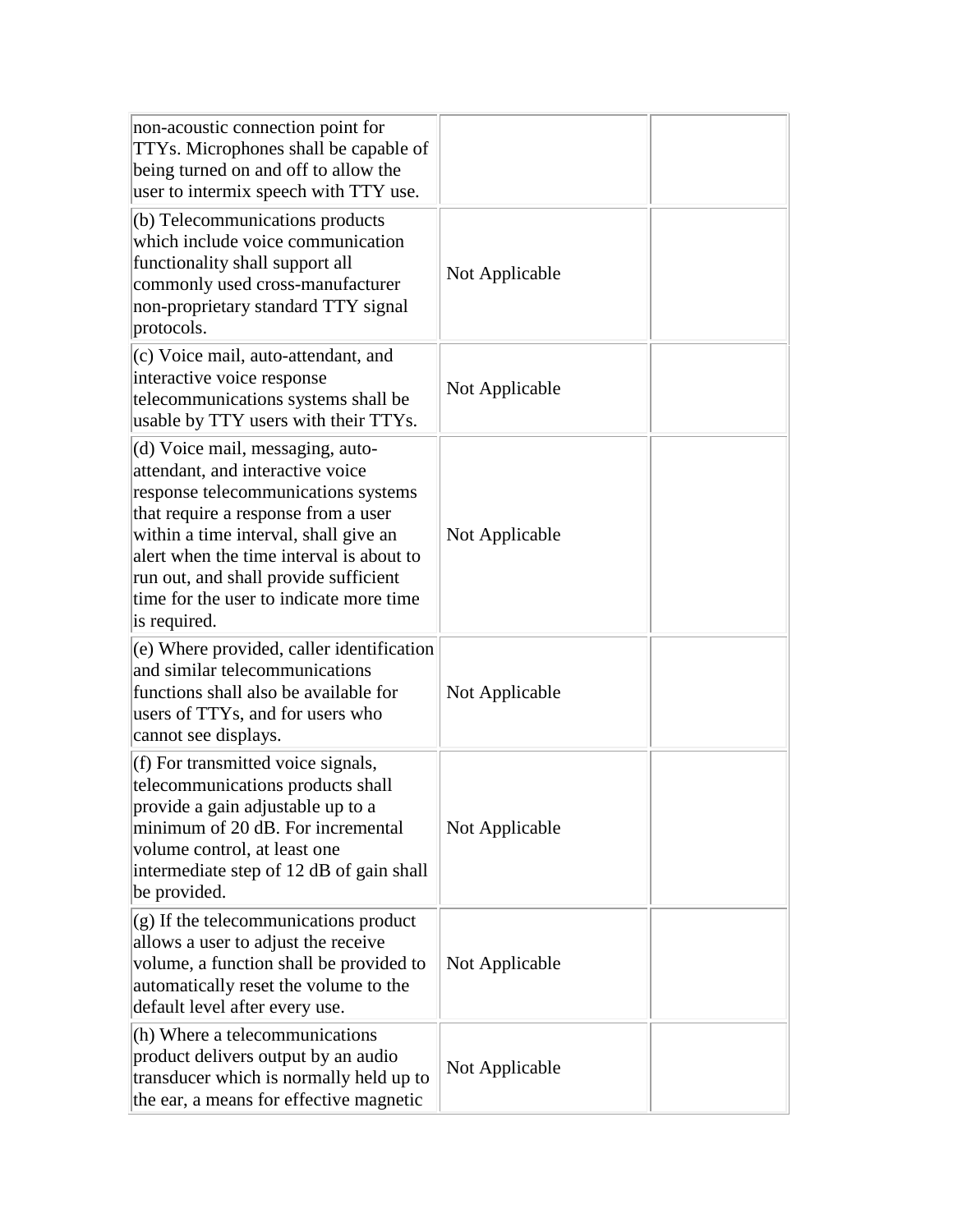| wireless coupling to hearing<br>technologies shall be provided.                                                                                                                                                                                                                                                                                                                                                                                                                                          |                |  |
|----------------------------------------------------------------------------------------------------------------------------------------------------------------------------------------------------------------------------------------------------------------------------------------------------------------------------------------------------------------------------------------------------------------------------------------------------------------------------------------------------------|----------------|--|
| (i) Interference to hearing technologies<br>(including hearing aids, cochlear<br>implants, and assistive listening<br>devices) shall be reduced to the lowest<br>possible level that allows a user of<br>hearing technologies to utilize the<br>telecommunications product.                                                                                                                                                                                                                              | Not Applicable |  |
| (i) Products that transmit or conduct<br>information or communication, shall<br>pass through cross-manufacturer, non-<br>proprietary, industry-standard codes,<br>translation protocols, formats or other<br>information necessary to provide the<br>information or communication in a<br>usable format. Technologies which use<br>encoding, signal compression, format<br>transformation, or similar techniques<br>shall not remove information needed for<br>access or shall restore it upon delivery. | Not Applicable |  |
| $(k)(1)$ Products which have<br>mechanically operated controls or keys<br>shall comply with the following:<br>Controls and Keys shall be tactilely<br>discernible without activating the<br>controls or keys.                                                                                                                                                                                                                                                                                            | Not Applicable |  |
| $(k)(2)$ Products which have<br>mechanically operated controls or keys<br>shall comply with the following:<br>Controls and Keys shall be operable<br>with one hand and shall not require<br>tight grasping, pinching, twisting of the<br>wrist. The force required to activate<br>controls and keys shall be 5 lbs. (22.2N)<br>maximum.                                                                                                                                                                  | Not Applicable |  |
| $(k)(3)$ Products which have<br>mechanically operated controls or keys<br>shall comply with the following: If key<br>repeat is supported, the delay before<br>repeat shall be adjustable to at least 2<br>seconds. Key repeat rate shall be<br>adjustable to 2 seconds per character.                                                                                                                                                                                                                    | Not Applicable |  |
| $(k)(4)$ Products which have                                                                                                                                                                                                                                                                                                                                                                                                                                                                             | Not Applicable |  |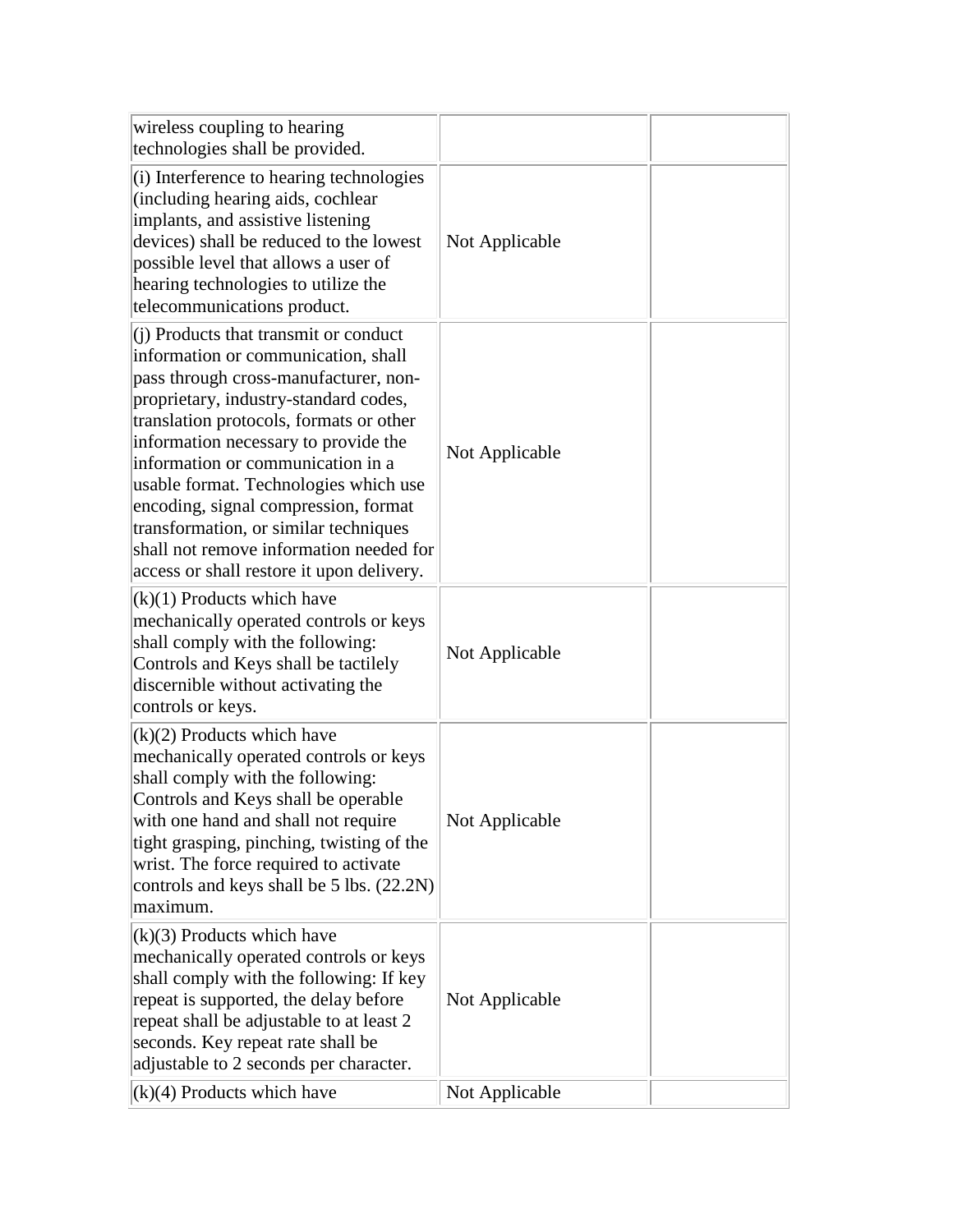| mechanically operated controls or keys   |  |
|------------------------------------------|--|
| shall comply with the following: The     |  |
| status of all locking or toggle controls |  |
| or keys shall be visually discernible,   |  |
| and discernible either through touch or  |  |
| sound.                                   |  |

#### *Section 1194.24 Video and Multi-media Products –*

#### *Detail*

# **VPAT™**

| <b>Criteria</b>                                                                                                                                                                                                                                                                                                                                                                                                                                                                                                                                                                                                                                                                           | <b>Supporting Features</b> | <b>Remarks and</b><br>explanations |
|-------------------------------------------------------------------------------------------------------------------------------------------------------------------------------------------------------------------------------------------------------------------------------------------------------------------------------------------------------------------------------------------------------------------------------------------------------------------------------------------------------------------------------------------------------------------------------------------------------------------------------------------------------------------------------------------|----------------------------|------------------------------------|
| a) All analog television<br>displays 13 inches and<br>larger, and computer<br>equipment that includes<br>analog television receiver or<br>display circuitry, shall be<br>equipped with caption<br>decoder circuitry which<br>appropriately receives,<br>decodes, and displays<br>closed captions from<br>broadcast, cable, videotape,<br>and DVD signals. As soon<br>as practicable, but not later<br>than July 1, 2002,<br>widescreen digital<br>television (DTV) displays<br>measuring at least 7.8<br>inches vertically, DTV sets<br>with conventional displays<br>measuring at least 13 inches<br>vertically, and stand-alone<br>DTV tuners, whether or not<br>they are marketed with | Not Applicable             |                                    |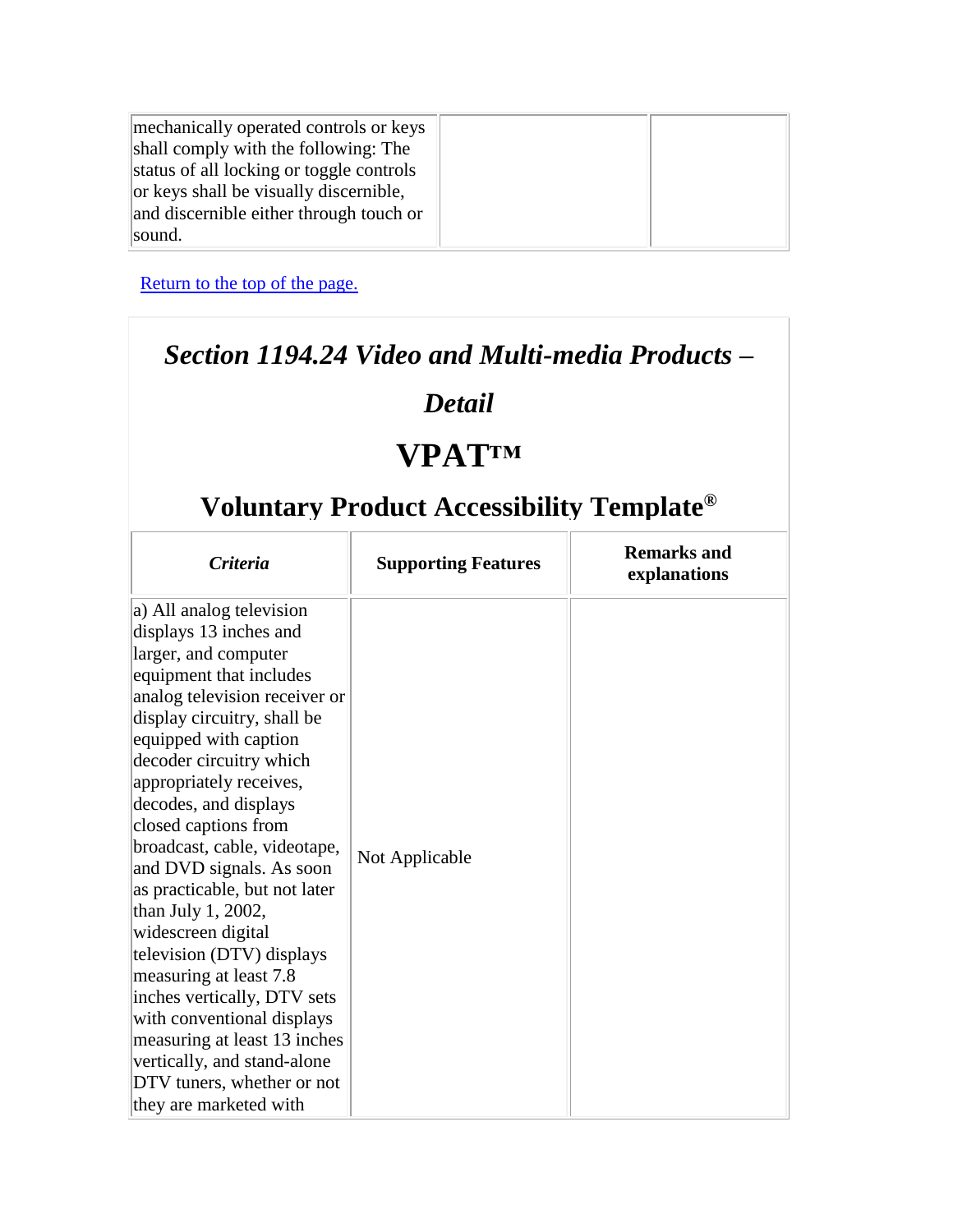| display screens, and<br>computer equipment that<br>includes DTV receiver or<br>display circuitry, shall be<br>equipped with caption<br>decoder circuitry which<br>appropriately receives,<br>decodes, and displays<br>closed captions from<br>broadcast, cable, videotape,<br>and DVD signals.  |                |  |
|-------------------------------------------------------------------------------------------------------------------------------------------------------------------------------------------------------------------------------------------------------------------------------------------------|----------------|--|
| $(b)$ Television tuners,<br>including tuner cards for<br>use in computers, shall be<br>equipped with secondary<br>audio program playback<br>circuitry.                                                                                                                                          | Not Applicable |  |
| $(c)$ All training and<br>informational video and<br>multimedia productions<br>which support the agency's<br>mission, regardless of<br>format, that contain speech<br>or other audio information<br>necessary for the<br>comprehension of the<br>content, shall be open or<br>closed captioned. | Not Applicable |  |
| $(d)$ All training and<br>informational video and<br>multimedia productions<br>which support the agency's<br>mission, regardless of<br>format, that contain visual<br>information necessary for<br>the comprehension of the<br>content, shall be audio<br>described.                            | Not Applicable |  |
| $(e)$ Display or presentation<br>of alternate text<br>presentation or audio<br>descriptions shall be user-<br>selectable unless<br>permanent.                                                                                                                                                   | Not Applicable |  |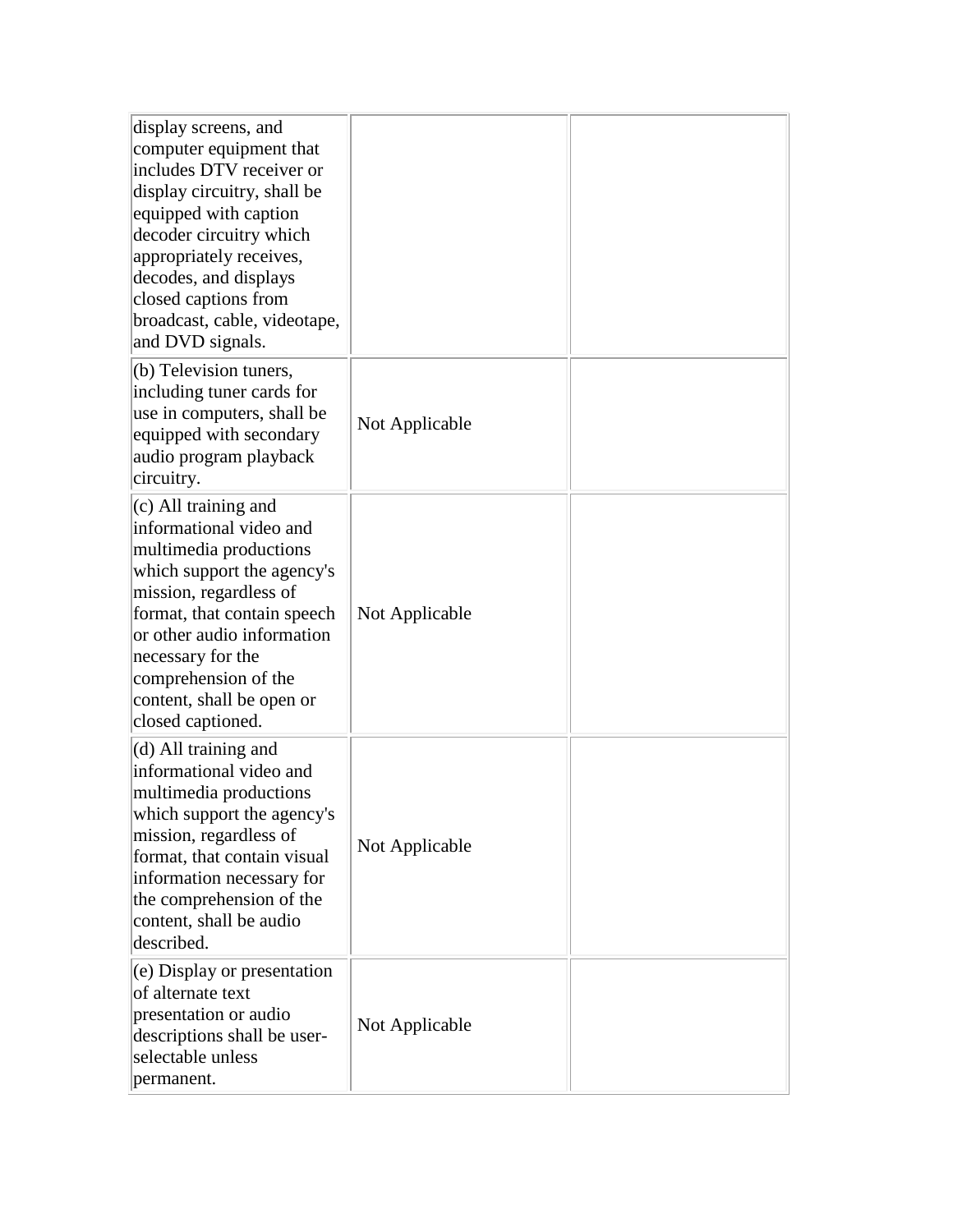### *Section 1194.25 Self-Contained, Closed Products – Detail*

### **VPAT™**

| <b>Criteria</b>                                                                                                                                                                                                                                             | <b>Supporting Features</b> | <b>Remarks and</b><br>explanations |
|-------------------------------------------------------------------------------------------------------------------------------------------------------------------------------------------------------------------------------------------------------------|----------------------------|------------------------------------|
| $(a)$ Self contained products<br>shall be usable by people<br>with disabilities without<br>requiring an end-user to<br>attach Assistive Technology<br>to the product. Personal<br>headsets for private<br>listening are not Assistive<br>Technology.        | Not Applicable             |                                    |
| (b) When a timed response<br>is required, the user shall be<br>alerted and given sufficient<br>time to indicate more time<br>is required.                                                                                                                   | Not Applicable             |                                    |
| (c) Where a product utilizes<br>touchscreens or contact-<br>sensitive controls, an input<br>method shall be provided<br>that complies with<br>\$1194.23 (k) (1) through<br>(4).                                                                             | Not Applicable             |                                    |
| (d) When biometric forms<br>of user identification or<br>control are used, an<br>alternative form of<br>identification or activation,<br>which does not require the<br>user to possess particular<br>biological characteristics,<br>shall also be provided. | Not Applicable             |                                    |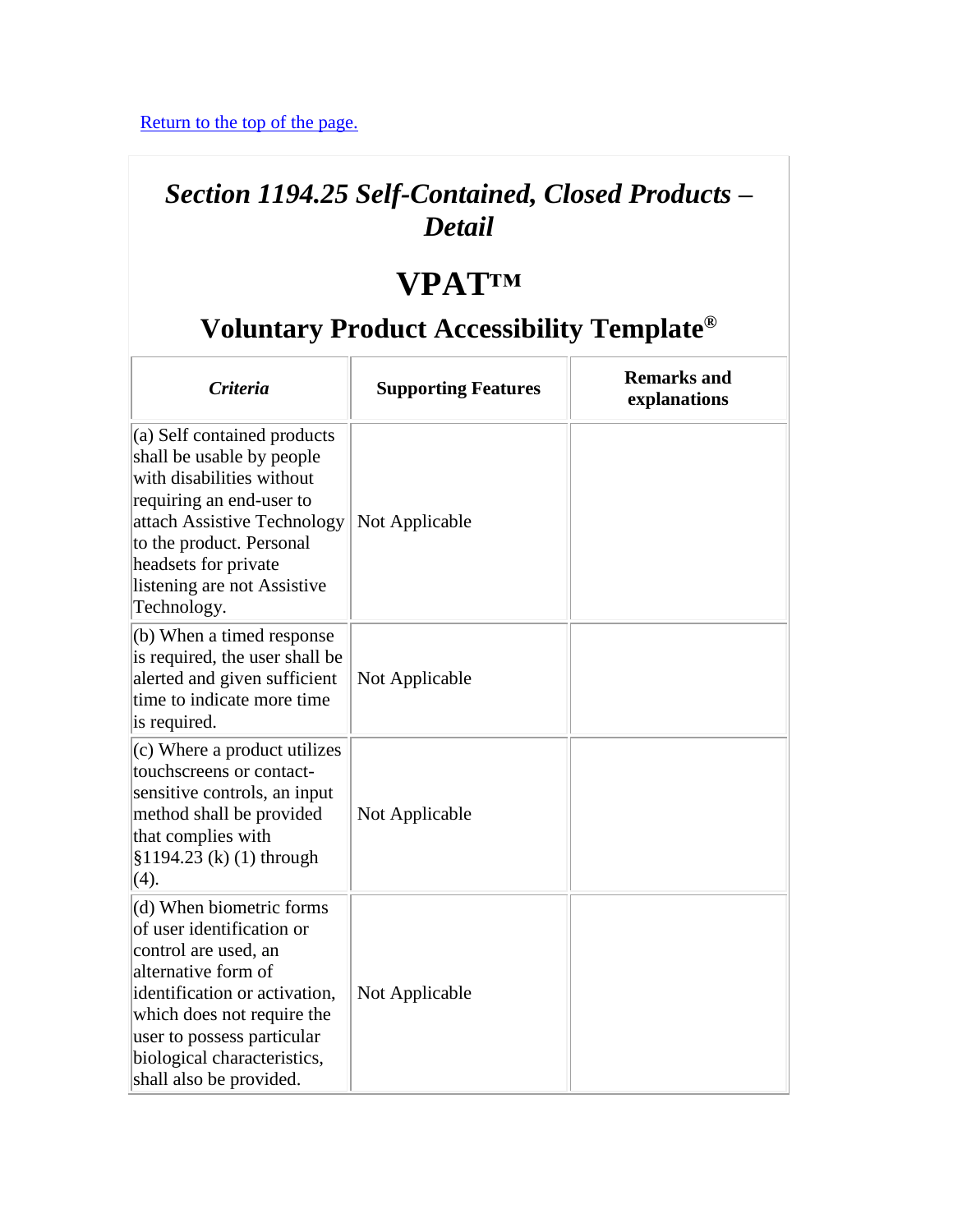| $(e)$ When products provide<br>auditory output, the audio<br>signal shall be provided at a<br>standard signal level<br>through an industry<br>standard connector that will<br>allow for private listening.<br>The product must provide<br>the ability to interrupt,<br>pause, and restart the audio<br>at anytime.                                                                                                                                                         | Not Applicable |  |
|----------------------------------------------------------------------------------------------------------------------------------------------------------------------------------------------------------------------------------------------------------------------------------------------------------------------------------------------------------------------------------------------------------------------------------------------------------------------------|----------------|--|
| $(f)$ When products deliver<br>voice output in a public<br>area, incremental volume<br>control shall be provided<br>with output amplification<br>up to a level of at least 65<br>dB. Where the ambient<br>noise level of the<br>environment is above 45<br>dB, a volume gain of at<br>least 20 dB above the<br>ambient level shall be user<br>selectable. A function shall<br>be provided to<br>automatically reset the<br>volume to the default level<br>after every use. | Not Applicable |  |
| $ (g)$ Color coding shall not<br>be used as the only means<br>of conveying information,<br>indicating an action<br>prompting a response, or<br>distinguishing a visual<br>element.                                                                                                                                                                                                                                                                                         | Not Applicable |  |
| (h) When a product permits<br>a user to adjust color and<br>contrast settings, a range of<br>color selections capable of<br>producing a variety of<br>contrast levels shall be<br>provided.                                                                                                                                                                                                                                                                                | Not Applicable |  |
| (i) Products shall be<br>designed to avoid causing<br>the screen to flicker with a                                                                                                                                                                                                                                                                                                                                                                                         | Not Applicable |  |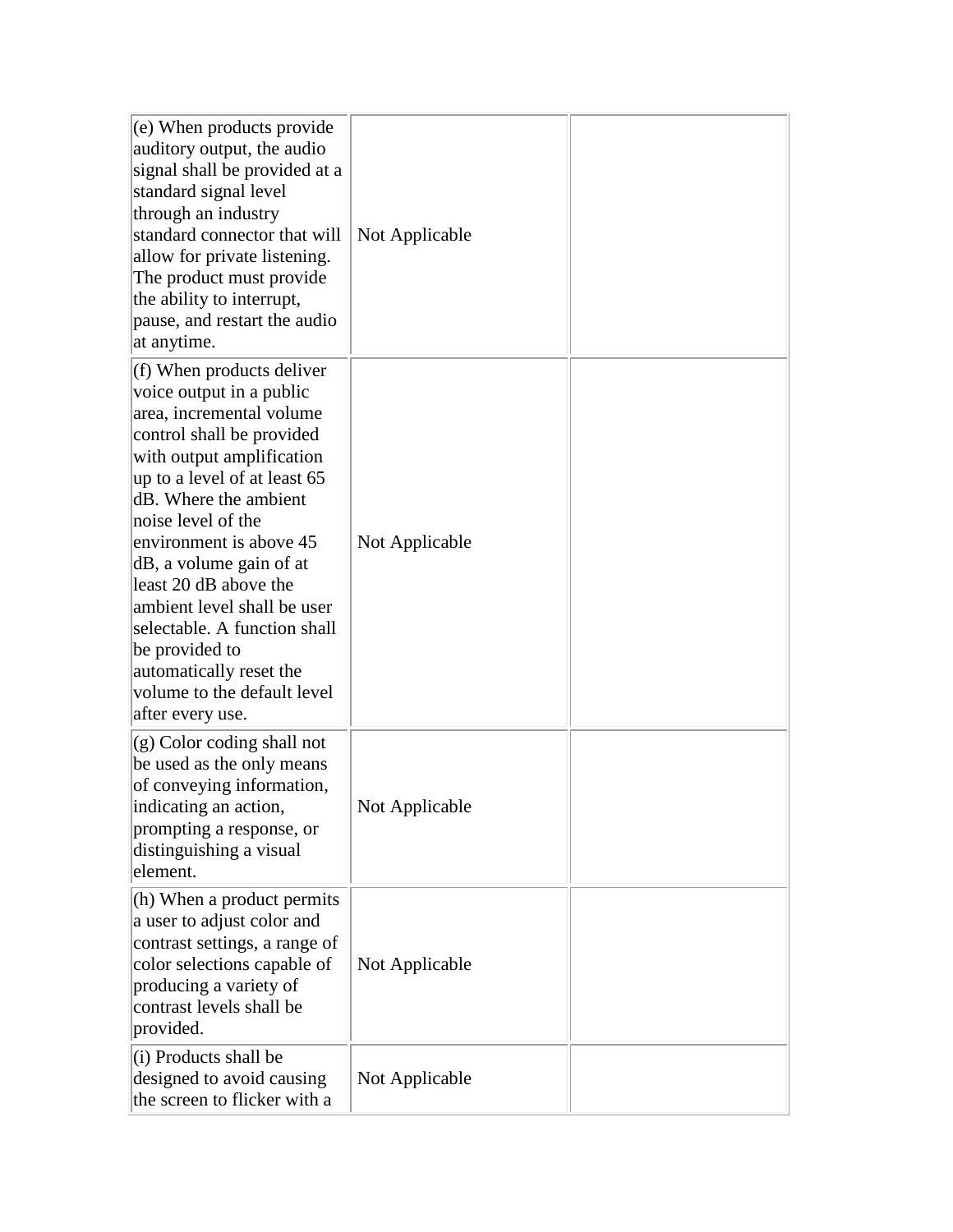| frequency greater than 2 Hz<br>and lower than 55 Hz.                                                                                                                                                                                                                                                                                                                                                                                                                                                                                                                                      |                |  |
|-------------------------------------------------------------------------------------------------------------------------------------------------------------------------------------------------------------------------------------------------------------------------------------------------------------------------------------------------------------------------------------------------------------------------------------------------------------------------------------------------------------------------------------------------------------------------------------------|----------------|--|
| $(i)$ (1) Products which are<br>freestanding, non-portable,<br>and intended to be used in<br>one location and which<br>have operable controls shall<br>comply with the following:<br>The position of any<br>operable control shall be<br>determined with respect to a<br>vertical plane, which is 48<br>inches in length, centered<br>on the operable control, and<br>at the maximum protrusion<br>of the product within the 48<br>inch length on products<br>which are freestanding,<br>non-portable, and intended<br>to be used in one location<br>and which have operable<br>controls. | Not Applicable |  |
| $(j)(2)$ Products which are<br>freestanding, non-portable,<br>and intended to be used in<br>one location and which<br>have operable controls shall<br>comply with the following:<br>Where any operable control<br>is 10 inches or less behind<br>the reference plane, the<br>height shall be 54 inches<br>maximum and 15 inches<br>minimum above the floor.                                                                                                                                                                                                                               | Not Applicable |  |
| $(j)(3)$ Products which are<br>freestanding, non-portable,<br>and intended to be used in<br>one location and which<br>have operable controls shall<br>comply with the following:<br>Where any operable control<br>is more than 10 inches and<br>not more than 24 inches<br>behind the reference plane,<br>the height shall be 46 inches                                                                                                                                                                                                                                                   | Not Applicable |  |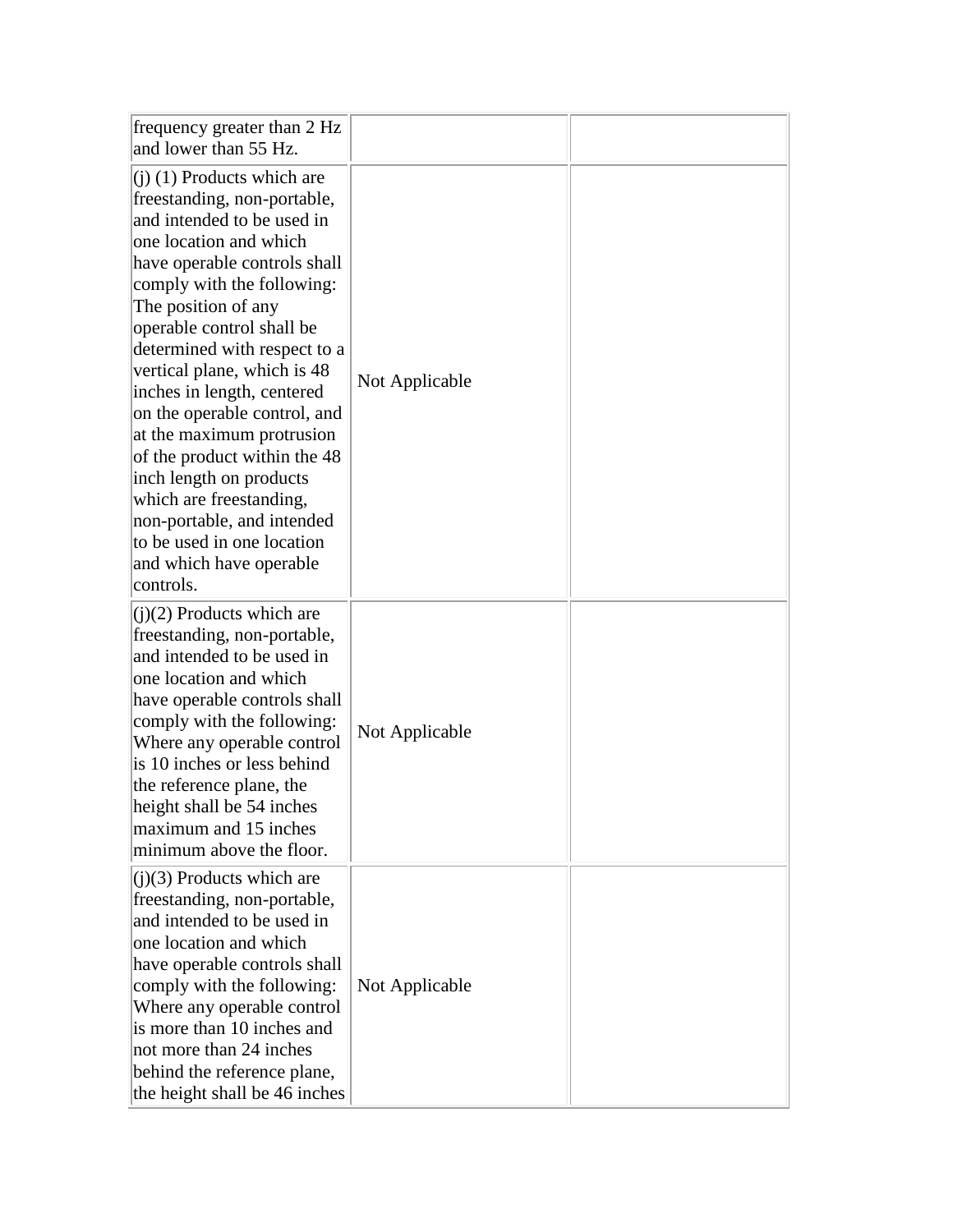| maximum and 15 inches<br>minimum above the floor.                                                                                                                                                                                                                        |                |  |
|--------------------------------------------------------------------------------------------------------------------------------------------------------------------------------------------------------------------------------------------------------------------------|----------------|--|
| $(i)(4)$ Products which are<br>freestanding, non-portable,<br>and intended to be used in<br>one location and which<br>have operable controls shall<br>comply with the following:<br>Operable controls shall not<br>be more than 24 inches<br>behind the reference plane. | Not Applicable |  |

| Section 1194.26 Desktop and Portable Computers –                                                                                                                                                  |                            |                                    |
|---------------------------------------------------------------------------------------------------------------------------------------------------------------------------------------------------|----------------------------|------------------------------------|
| <b>Detail</b><br><b>VPATTM</b>                                                                                                                                                                    |                            |                                    |
|                                                                                                                                                                                                   |                            |                                    |
| <b>Criteria</b>                                                                                                                                                                                   | <b>Supporting Features</b> | <b>Remarks and</b><br>explanations |
| (a) All mechanically<br>operated controls and keys<br>shall comply with §1194.23<br>$(k)$ (1) through (4).                                                                                        | Not Applicable             |                                    |
| (b) If a product utilizes<br>touchscreens or touch-<br>operated controls, an input<br>method shall be provided<br>that complies with<br>\$1194.23 (k) (1) through<br>(4).                         | Not Applicable             |                                    |
| (c) When biometric forms<br>of user identification or<br>control are used, an<br>alternative form of<br>identification or activation,<br>which does not require the<br>user to possess particular | Not Applicable             |                                    |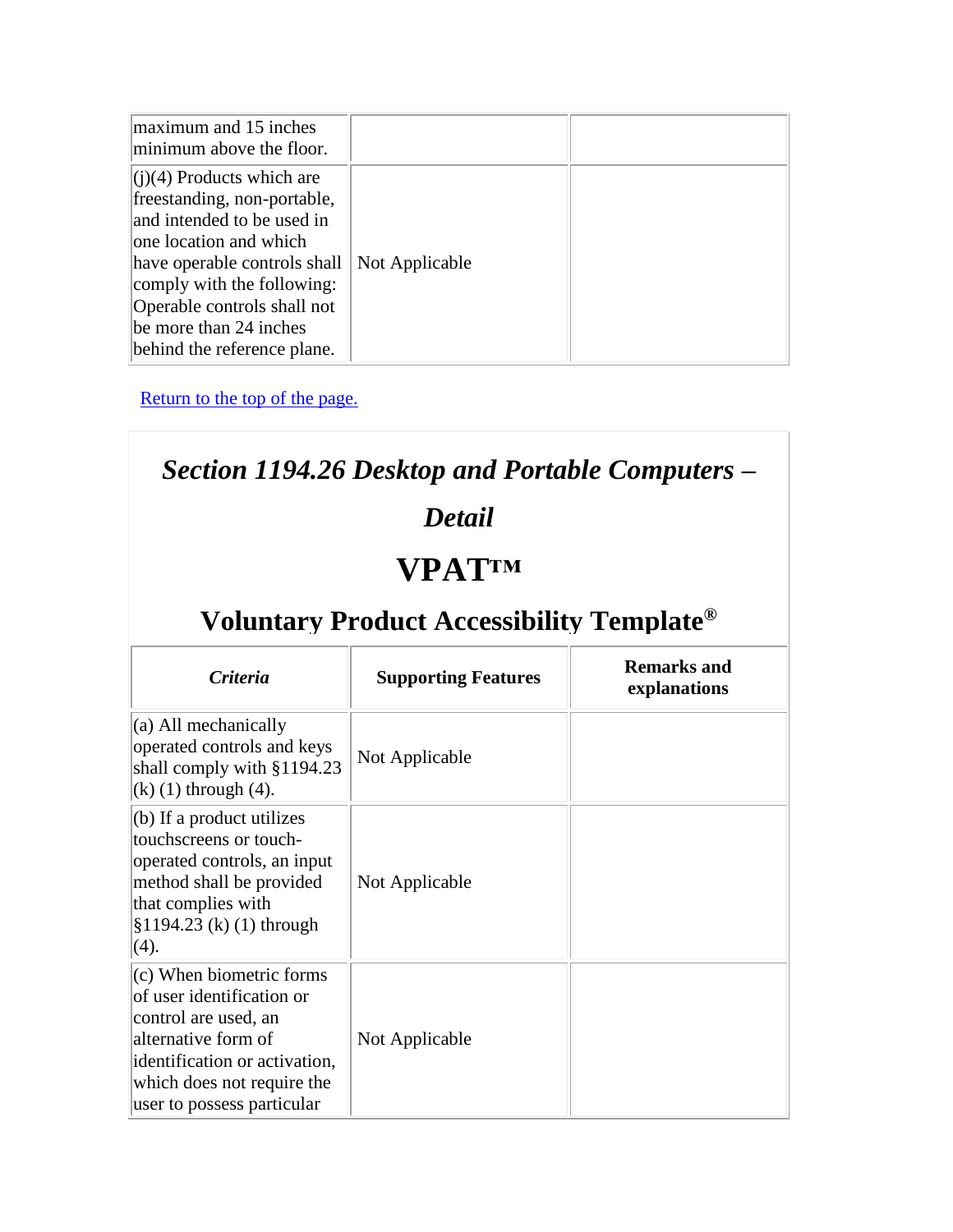| biological characteristics,<br>shall also be provided.                                                                                                                        |                |  |
|-------------------------------------------------------------------------------------------------------------------------------------------------------------------------------|----------------|--|
| $\vert$ (d) Where provided, at least $\vert$<br>one of each type of<br>expansion slots, ports and<br>connectors shall comply<br>with publicly available<br>industry standards | Not Applicable |  |

### *Section 1194.31 Functional Performance Criteria –*

### *Detail*

# **VPAT™**

| <i>Criteria</i>                                                                                                                                                                                                                                                                                                                    | <b>Supporting Features</b> | <b>Remarks and</b><br>explanations |
|------------------------------------------------------------------------------------------------------------------------------------------------------------------------------------------------------------------------------------------------------------------------------------------------------------------------------------|----------------------------|------------------------------------|
| $(a)$ At least one mode of<br>operation and information<br>retrieval that does not<br>require user vision shall be<br>provided, or support for<br>Assistive Technology used<br>by people who are blind or<br>visually impaired shall be<br>provided.                                                                               | <b>Supports</b>            |                                    |
| (b) At least one mode of<br>operation and information<br>retrieval that does not<br>require visual acuity greater<br>than 20/70 shall be<br>provided in audio and<br>enlarged print output<br>working together or<br>independently, or support<br>for Assistive Technology<br>used by people who are<br>visually impaired shall be | <b>Supports</b>            |                                    |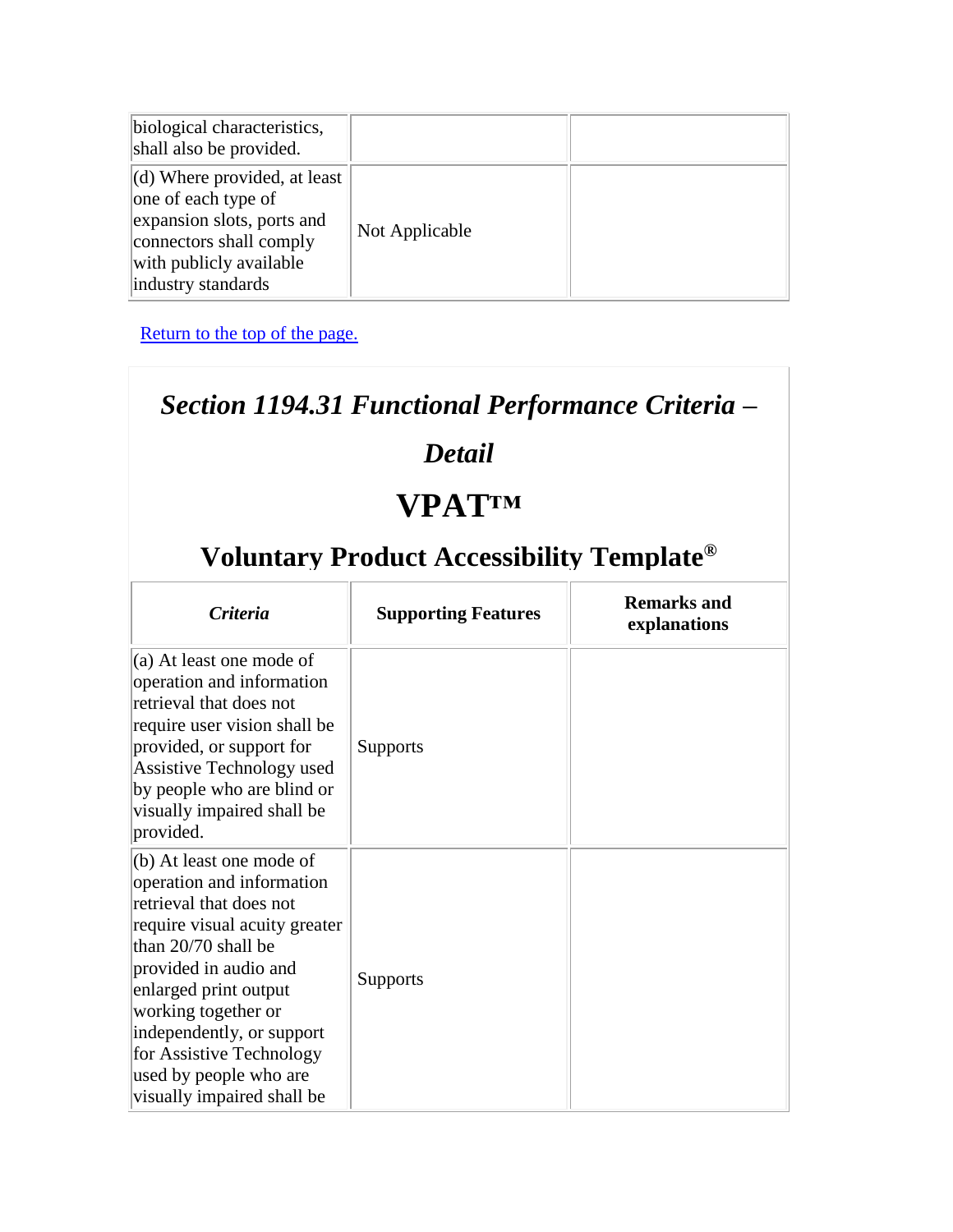| provided.                                                                                                                                                                                                                                                          |                 |                                                                  |
|--------------------------------------------------------------------------------------------------------------------------------------------------------------------------------------------------------------------------------------------------------------------|-----------------|------------------------------------------------------------------|
| (c) At least one mode of<br>operation and information<br>retrieval that does not<br>require user hearing shall be<br>provided, or support for<br>Assistive Technology used<br>by people who are deaf or<br>hard of hearing shall be<br>provided                    | Supports        |                                                                  |
| (d) Where audio<br>information is important for<br>the use of a product, at least<br>one mode of operation and<br>information retrieval shall<br>be provided in an enhanced<br>auditory fashion, or support<br>for assistive hearing devices<br>shall be provided. | Not Applicable  | Audio information is not<br>required to used Turning<br>Account. |
| (e) At least one mode of<br>operation and information<br>retrieval that does not<br>require user speech shall be<br>provided, or support for<br>Assistive Technology used<br>by people with disabilities<br>shall be provided.                                     | <b>Supports</b> |                                                                  |
| (f) At least one mode of<br>operation and information<br>retrieval that does not<br>require fine motor control<br>or simultaneous actions and<br>that is operable with limited<br>reach and strength shall be<br>provided.                                         | <b>Supports</b> |                                                                  |

*Section 1194.41 Information, Documentation and* 

*Support – Detail*